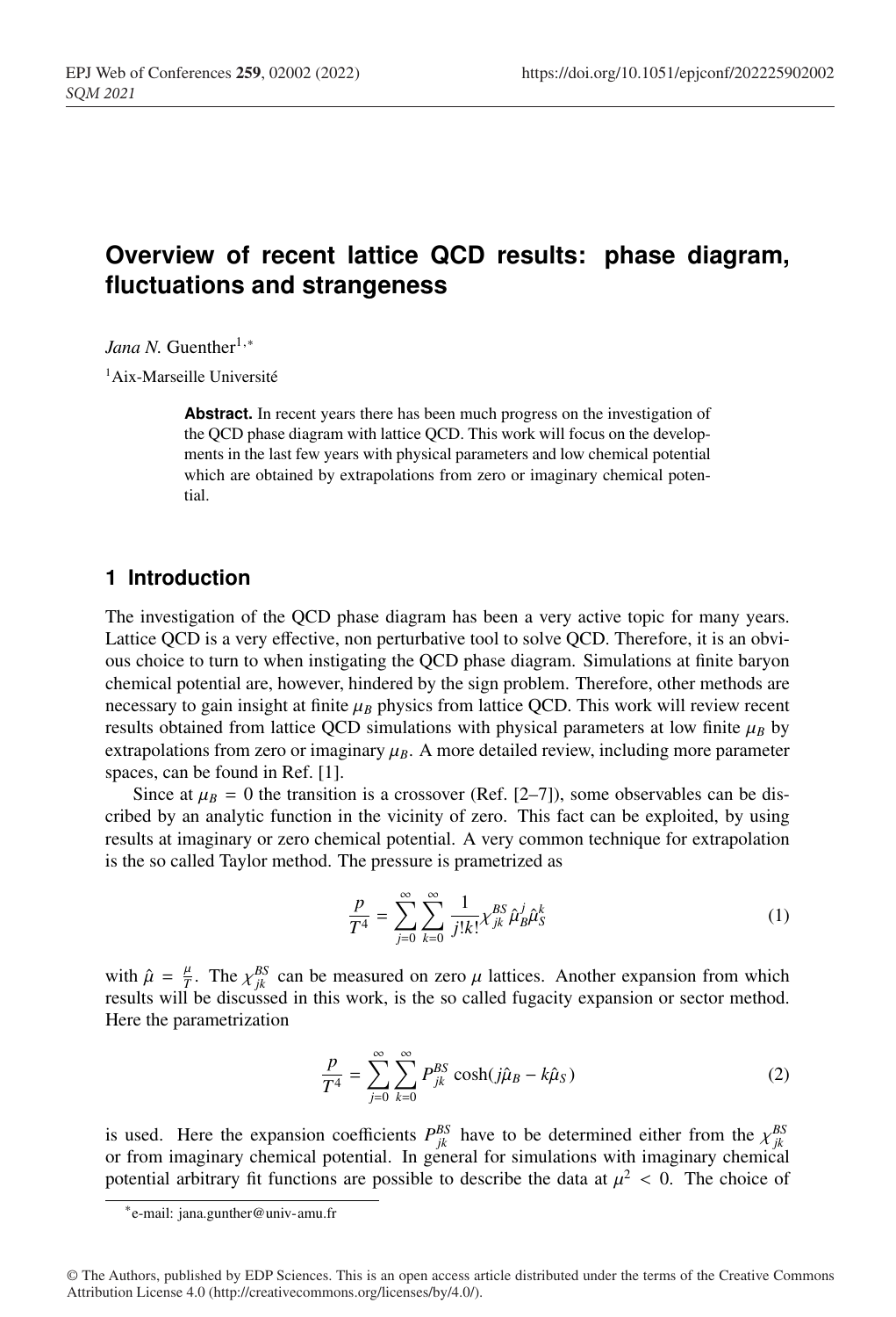

Figure 1. (Ref. [11]) Extrapolation of the half width of the transition to finite baryon chemical potential as defined in equation (3). The insert shows the chiral suceptibility  $\chi$  as a function of the chiral condensate  $\langle \overline{\psi}\psi \rangle$ . The shaded region illustrates  $\langle \overline{\psi}\psi \rangle_c \pm \Delta \langle \overline{\psi}\psi \rangle/2$ .

fit function is usually guided by the fit quality, sometimes complemented by known physical features. An advantage of the fugacity expansion is its rapid convergence in the hadronic phase and the added information on the particle contend from different sectors. On the other hand the Taylor expansion convergences rapidly in the high temperature limit.

## **2 The phase diagram**

The crossover nature of the transition and it temperature has been determined since 2006 with a variety of observables (Ref. [2–9]). More recently the transition temperature has been determined with increased precision in Ref. [10] and Ref. [11]. By now the error on the transition temperature at  $\mu_B = 0$  is much smaller than the width  $\sigma$  of the crossover. Therefore it can be determined seperatly. A possible definition, that has been used in Ref. [11] is

$$
\langle \overline{\psi}\psi \rangle (T_c \pm \sigma/2) = \langle \overline{\psi}\psi \rangle_c \pm \Delta \langle \overline{\psi}\psi \rangle/2. \tag{3}
$$

The result, extrapolated to the continuum from three lattice spacings, can be seen in figure 1 up to  $\mu_B = 300$  MeV.

The behaviour of the transition temperature in the  $\mu_B$ -*T*-plane can be parameterized by the Taylor expansion as

$$
\frac{T_c(\mu_B)}{T_c(0)} = 1 - \kappa_2 \left(\frac{\mu_B}{T_c}\right)^2 - \kappa_4 \left(\frac{\mu_B}{T_c}\right)^4 + O(\mu_B^6).
$$
\n(4)

The odd powers of  $\frac{\mu_B}{T}$  vanish due to the isospin symmetry. The coefficients  $\kappa_2$  has been determined in several computations. The more recent ones from Refs. [10–14] are compared in the right side of figure 2. The green points were obtained from extrapolations with imaginary chemical potential while the blue points were obtained by the Taylor method. Both method yield agreeing results. In addition to  $\kappa_2$  new results for  $\kappa_4$  are available from Ref. [10, 11]. While it is clear that  $\kappa_4 \ll \kappa_2$  the relative error of  $\kappa_4$  is more than 100% and the sign therefore still undetermined.

The extrapolation of the transition temperature to finite  $\mu_B$  for the choice of  $n_S = 0$  and  $n_Q = 0.4n_B$ , to match the condition in heavy ion collisions from Refs. [10, 11] is shown in figure 3. As a comparison several results for the freeze-out temperature (Refs. [15–21] are shown. In a addition, on the right side, a result from Dyson-Schwinger-Equation calculations (Ref. [22]) is shown. The curvature agrees well with the lattice result, while the absolute value is set to previous lattice value, which was determined by a different observable and with a larger error. Therefore the difference does not imply a contradiction between the two calculations.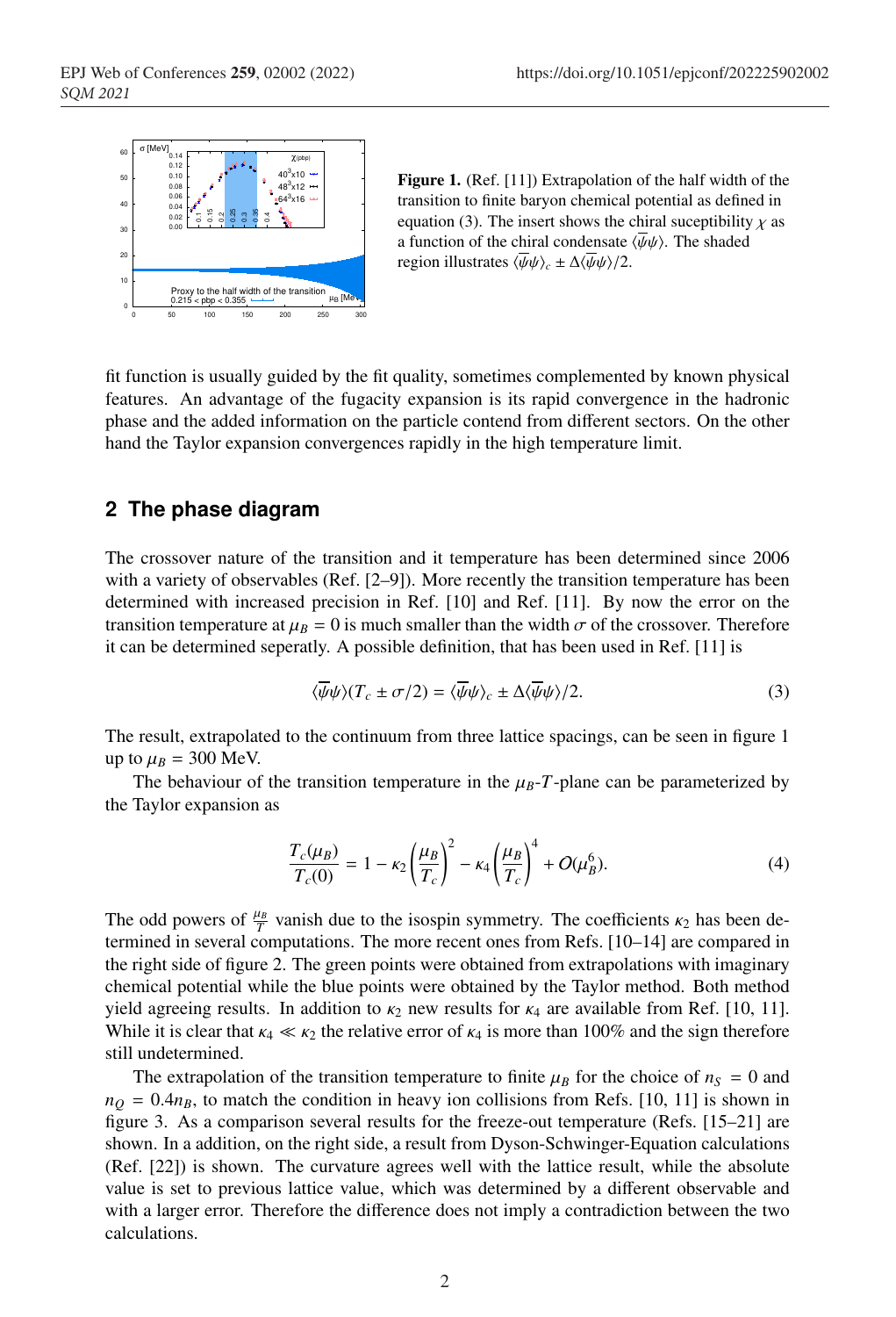

Figure 3. Left: (Ref. [10]) The extrapolation of the transition from the Taylor method compared with the freeze out temperatures from Ref. [20, 21], Right: (Ref. [11]) A comparison of the extrapolated transition temperature from simulations at imaginary chemical potential (green band) and Dyson-Schwinger-Equations (Ref. [22]). In addition the freeze-out temperatures obtained from heavy ion collisions in Ref. [15–19] are shown.

#### **3 Fluctuations**

Fluctuations are computed as the derivatives of the pressure with respect to various chemical potentials:

$$
\chi_{i,j,k}^{B,Q,S} = \frac{\partial^{i+j+k}(p/T^4)}{(\partial \hat{\mu}_B)^i (\partial \hat{\mu}_Q)^j (\partial \hat{\mu}_S)^k}, \ \hat{\mu}_i = \frac{\mu}{T}
$$
(5)

While fluctuations to various order have previously published for example in Ref. [23– 27], now new continuum extrapolated results are available in Ref. [28]. The precision of these results is high enough is allow a comparison to different models with detailed studies on inclusion or exclusion of various states for example in a Hadron Resonance Gas model.

The ratios of various fluctuations can be used to express the cumulants of the Baryon number distribution. This offers an observable for comparisons with heavy ion collision measurements of the proton number distribution. At the current precision level this can only be a rough comparison. If the precision is increased in the future, other effects should be taken into account, like the continuum limit on the lattice side, or volume fluctuations and on equilibrium effects on the experimental side.

Figure 4 shows the ratios  $R_{31}^B(T,\mu_B) = \frac{\chi_{31}^B}{\chi_{11}^B} = S_B \sigma_B^3 / M_B$ ,  $R_{42}^B(T,\mu_B) = \frac{\chi_{41}^B}{\chi_{21}^B} = \frac{\kappa_B \sigma_B^2}{\chi_{11}^B}$  $R_{51}^B(T,\mu_B) = \chi_5^B/\chi_1^B$  and  $R_{62}^B(T,\mu_B) = \chi_6^B/\chi_2^B$  as a function of  $R_{12}^B(T,\mu_B) = M_B/\sigma_B^2$  evaluated along the transition line. While the two lower order ratios are a continuum estimate from  $N_t = 8$  and  $N_t = 12$  lattices  $R_{51}^B(T, \mu_B)$  and  $R_{62}^B(T, \mu_B)$  are computed only on an  $N_t = 8$  lattice.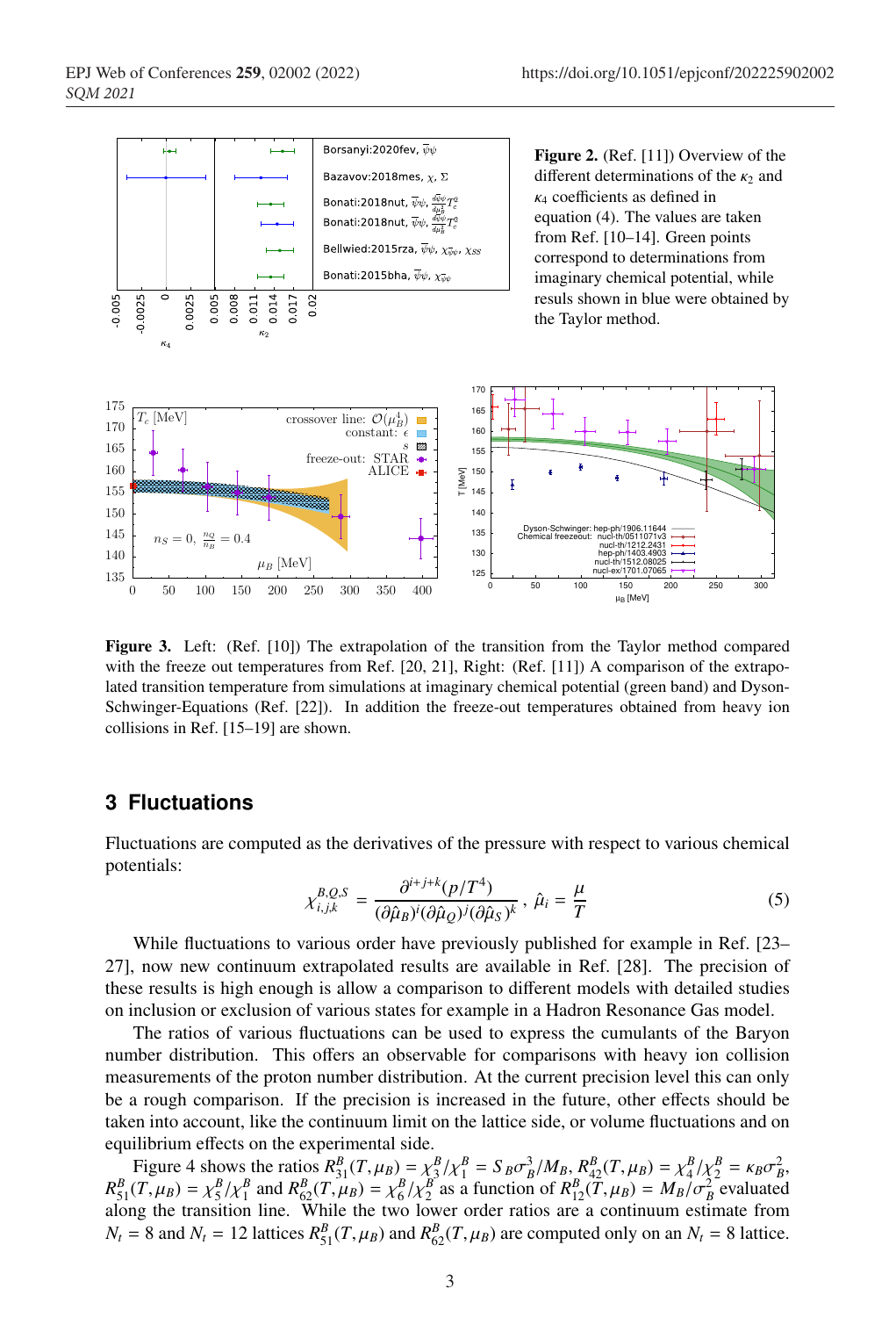

Figure 4. (Ref. [27]) Left: The ratios  $R_{31}^B(T,\mu_B) = S_B \sigma_B^3/M_B$  and  $R_{42}^B(T,\mu_B) = \kappa_B \sigma_B^2$  as a function of  $R_{12}^B(T,\mu_B) = M_B/\sigma_B^2$  evaluated along the transition line in comparison to the data from the STAR collaboration (Ref. [29, 30]). Right: The ratios  $R_{51}^B(T, \mu_B)$  and  $R_{62}^B(T, \mu_B)$  as a function of  $R_{12}^B(T, \mu_B)$  in comparison to the data from the STAR collaboration (Ref. [30]).



Figure 5. (Ref. [31]) The ratios  $R_{31}^{B}(T,\mu_B) = S_B \sigma_B^3/M_B$  and  $R_{42}^B(T,\mu_B) \equiv \kappa_B \sigma_B^2$  as a function of  $R_{12}^B(T,\mu_B) = M_B/\sigma_B^2$  evaluated along the transition line in comparison to the data from the STAR collaboration (Ref. [29]).

A corresponding result from Ref. [31] is shown in figure 5. Here the results are a continuum estimate obtained with a different action on  $N_t = 8$ , 10 and 12 lattices. The analysis is based on a two dimensional fugacity expansion with imaginary  $\mu_B$  and  $\mu_S$  (see equation (2)).

To include strange particles like *K* or Λ in the comparison with lattice calculations, suitable observables have to be constructed. Ref. [32] used the Hadron Resonance Gas (HRG) model to compare different proxies (see left of figure 6). The proxy  $\sigma_{\Lambda}^2/(\sigma_{\Lambda}^2 + \sigma_{K}^2)$  for the fluctuation ratio  $-\frac{\chi_{11}^{BS}}{\chi_2^S}$  was further investigated both by comparing the HRG and the experimental (see middle of figure 6) results, as well as lattice calculations from both the Taylor and sector method (see right of figure 6).

## **4 The equation of state**

Another quantiy that has been investigated for long time is the equation of state. In the following some progress on the baryon number  $n_B$  will be discussed. When extrapolated to finite  $\mu_B$  with a Taylor expansion up to  $\mu_B^6$  is shows a surprising behaviour around the transition temperature (see left and middle of figure 7). This behaviour has been observed by different groups and on different data sets (Refs. [25? ]). Ref. [34] could link it to the general convergence of the Taylor series in this region. A possible expansion for the difficulties of the convergence might be that the extrapolation has to cover both the hadronic and the quark gluon plasma phase. Therefore a new extrapolation scheme from imaginary  $\mu_B$  was proposed that shows a smooth behaviour as can be seen on the right side of figure 7.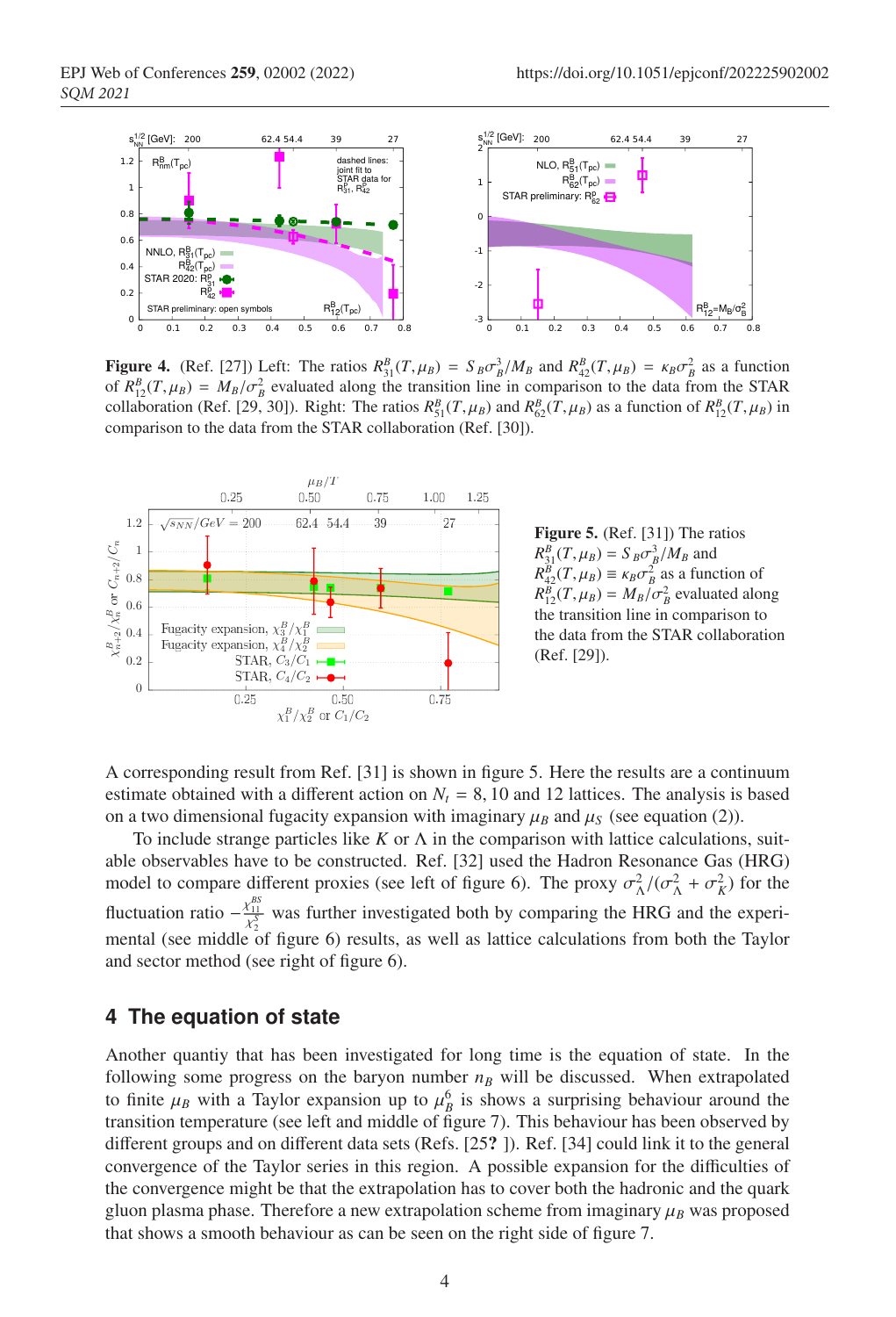

Figure 6. (Ref. [32]) Left: Calculations for different combinations of praticle number cumulants (proxis) that could be measurable in heavy ion collision expermients and the total of  $-\frac{\chi_{11}^{BS}}{\chi_2^S}$  that is accessible in lattice QCD calculations with the Hadron Resonance Gas (HRG) model. Middle: Comparison of the proxy  $\sigma_{\Lambda}^2/(\sigma_{\Lambda}^2 + \sigma_{K}^2)$  for two temperatures in the HRG model and experimental results from Ref. [33] Right: Comparison between the Taylor (see equation (1)) and the sector (see equation (2)) method for  $-\frac{\chi_{11}^{BS}}{\chi_2^S}$  on an 48<sup>3</sup> × 12 lattice, as well as results from the HRG model.



**Figure 7.** (Ref. [25]) The extrapolation to finite baryon number  $n<sub>B</sub>$  done by the Taylor method (see equation (1)): Left:  $\mu_Q = \mu_S = 0$ , Middle:  $n_S = 0$  and  $n_Q/n_B = 0.4$ , Right: (Ref. [34]) The pressure and the baryon number from the resummed extrapolation. The lighter bars show the increased error by the inclusion of a higher order term.

## **Acknowledgments**

The project leading to this publication has received funding from Excellence Initiative of Aix-Marseille University - A\*MIDEX, a French "Investissements d'Avenir" programme, AMX-18-ACE-005.

## **References**

- [1] J.N. Guenther, Eur. Phys. J. A 57, 136 (2021), 2010.15503
- [2] Y. Aoki, G. Endrodi, Z. Fodor, S.D. Katz, K.K. Szabo, Nature 443, 675 (2006), hep-lat/0611014
- [3] Y. Aoki, Z. Fodor, S. Katz, K. Szabo, Phys. Lett. B 643, 46 (2006), hep-lat/0609068
- [4] Y. Aoki, S. Borsanyi, S. Durr, Z. Fodor, S.D. Katz, S. Krieg, K.K. Szabo, JHEP 06, 088 (2009), 0903.4155
- [5] S. Borsanyi, Z. Fodor, C. Hoelbling, S.D. Katz, S. Krieg, C. Ratti, K.K. Szabo (Wuppertal-Budapest), JHEP 09, 073 (2010), 1005.3508
- [6] T. Bhattacharya et al., Phys. Rev. Lett. 113, 082001 (2014), 1402.5175
- [7] A. Bazavov et al., Phys. Rev. D85, 054503 (2012), 1111.1710
- [8] M. Cheng et al., Phys. Rev. D 74, 054507 (2006), hep-lat/0608013